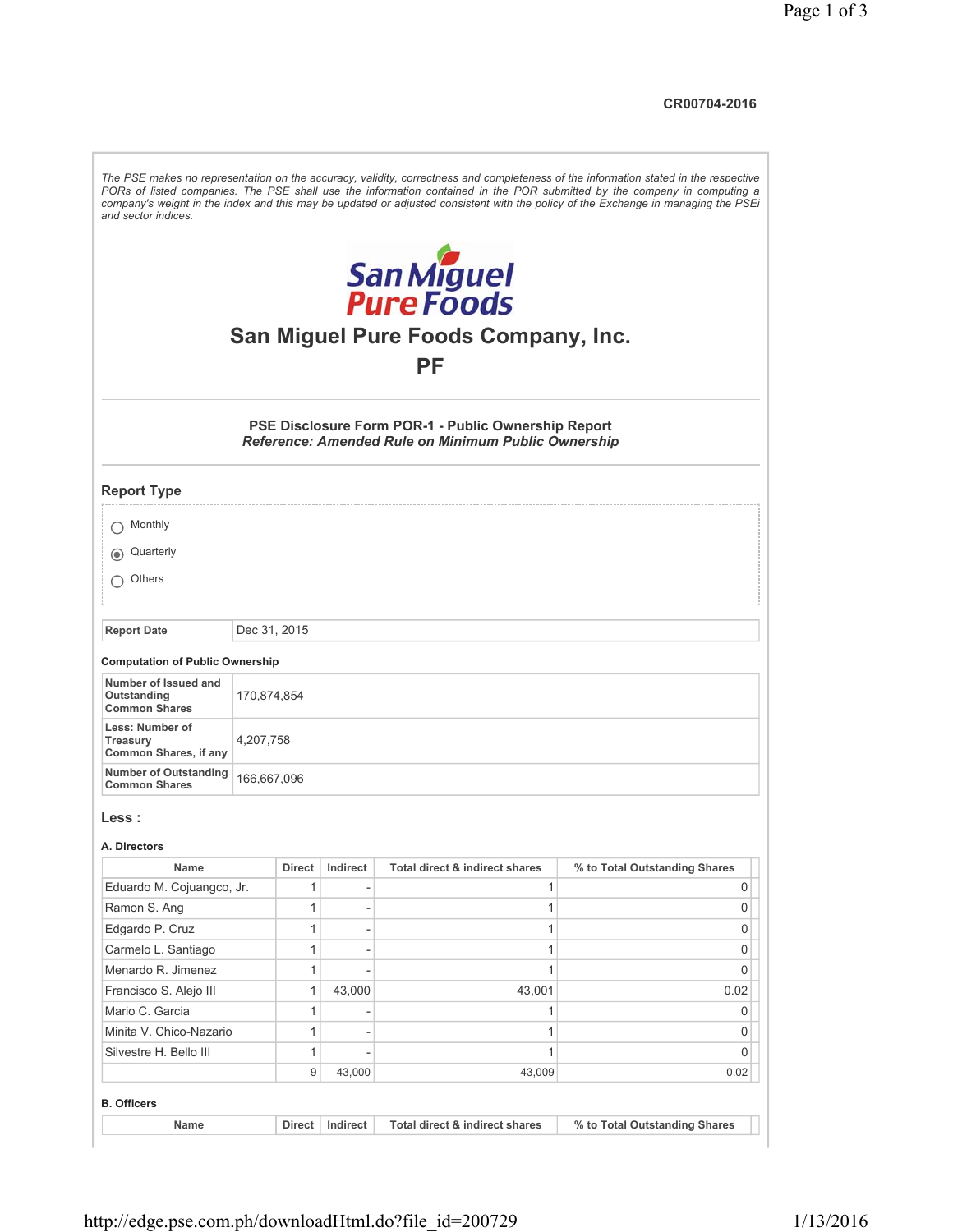| Eduardo M. Cojuangco, Jr. |   | $\overline{a}$ |        |      |
|---------------------------|---|----------------|--------|------|
| Ramon S. Ang              |   | $\overline{a}$ |        |      |
| Francisco S. Alejo III    |   | 43,000         | 43,001 | 0.02 |
| Zenaida M. Postrado       | 0 |                |        |      |
| Ma. Soledad E. Olives     | 0 | 0              |        |      |
| Alexandra B. Trillana     | 0 | 0              |        |      |
| Ma. Celeste L. Ramos      | 0 |                |        |      |
|                           | 3 | 43.000         | 43,001 | 0.02 |

# **C. Principal/Substantial Stockholders**

| <b>Name</b>            | <b>Direct</b> | Indirect | Total direct & indirect shares | % to Total Outstanding Shares |
|------------------------|---------------|----------|--------------------------------|-------------------------------|
| San Miquel Corporation | 142.279.267   |          | 142.279.267                    | 85.37                         |
|                        | 142.279.267   |          | 142.279.267                    | 85.37                         |

# **D. Affiliates**

| Name | <b>Direct</b> | Indirect | Total direct & indirect shares | % to Total Outstanding Shares |
|------|---------------|----------|--------------------------------|-------------------------------|
| None |               |          |                                |                               |
|      |               |          |                                |                               |

# **E. Government**

| Name | <b>Direct</b> | Indirect | Total direct & indirect shares | % to Total Outstanding Shares |
|------|---------------|----------|--------------------------------|-------------------------------|
| None |               |          |                                |                               |
|      |               |          |                                |                               |

#### **F. Banks**

| Name | <b>Direct</b> | Indirect | Total direct & indirect shares | % to Total Outstanding Shares |
|------|---------------|----------|--------------------------------|-------------------------------|
| None |               |          |                                |                               |
|      |               |          |                                |                               |

# **G. Employees**

| <b>Name</b> | Direct | Indirect | Total direct & indirect shares | % to Total Outstanding Shares |
|-------------|--------|----------|--------------------------------|-------------------------------|
| None        |        |          |                                |                               |
|             |        |          |                                |                               |

# **H. Lock-Up Shares**

| <b>Name</b>                                       |    | Direct   Indirect | <b>Total direct &amp; indirect</b><br>shares | % to Total Outstanding<br><b>Shares</b> |
|---------------------------------------------------|----|-------------------|----------------------------------------------|-----------------------------------------|
| Several Individuals not related to the<br>company |    |                   | 51                                           |                                         |
|                                                   | 51 |                   | 51                                           |                                         |

#### **I. Others**

| <b>Name</b> | <b>Direct</b> | Indirect | Total direct & indirect shares | % to Total Outstanding Shares |  |
|-------------|---------------|----------|--------------------------------|-------------------------------|--|
| N/A         |               |          |                                |                               |  |
|             |               |          |                                |                               |  |

| Number of Listed<br><b>Common Shares</b>                | 170,874,854 |
|---------------------------------------------------------|-------------|
| <b>Total Number of</b><br>Non-Public Shares             | 142,322,327 |
| <b>Total Number of Shares</b><br>Owned<br>by the Public | 24,344,769  |
| <b>Public Ownership</b><br>Percentage                   | 14.61       |
| <b>Other Relevant Information</b>                       |             |